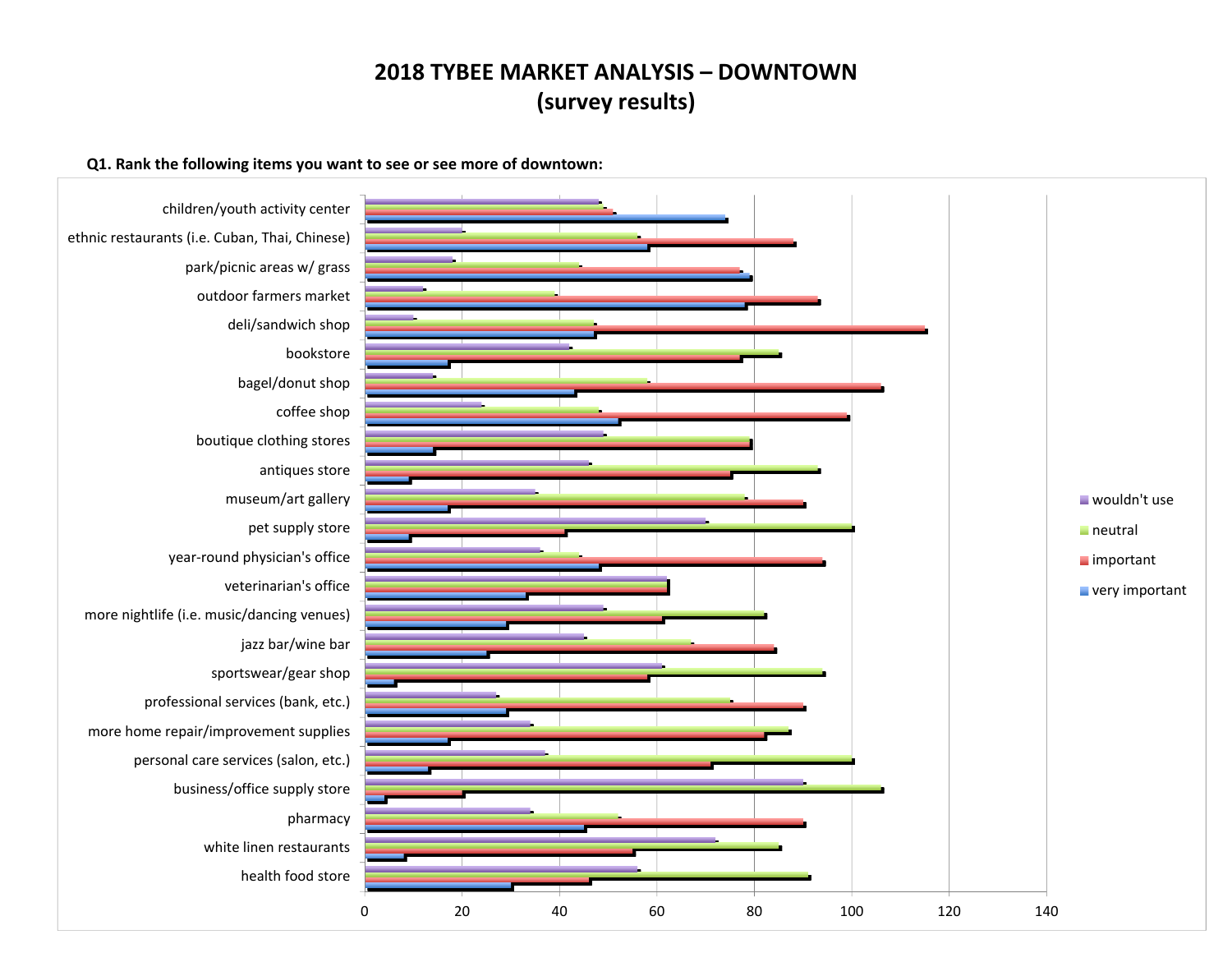#### **Q4. How strongly do you agree or disagree with the following:**

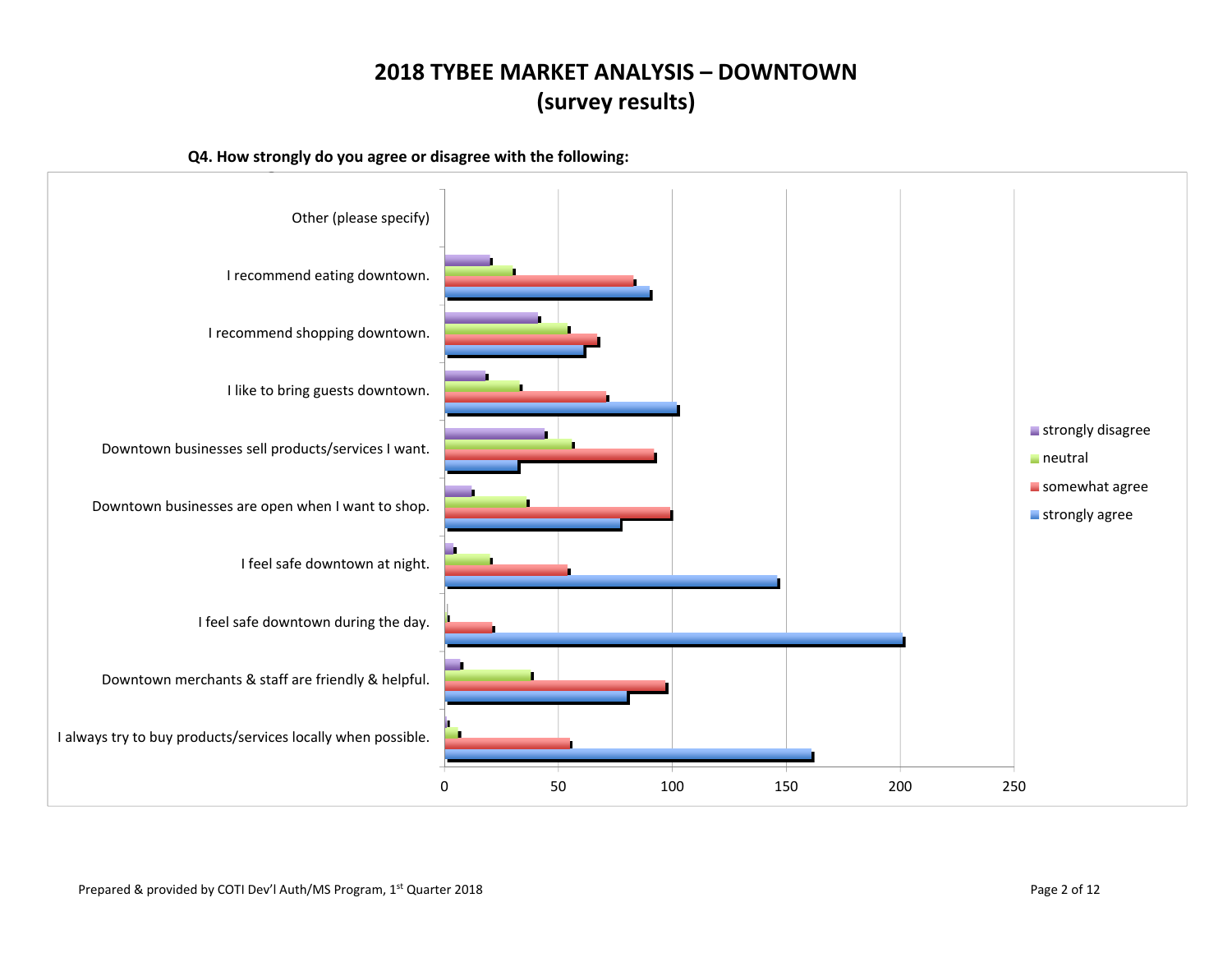#### **Q5. How often do you do the following?**

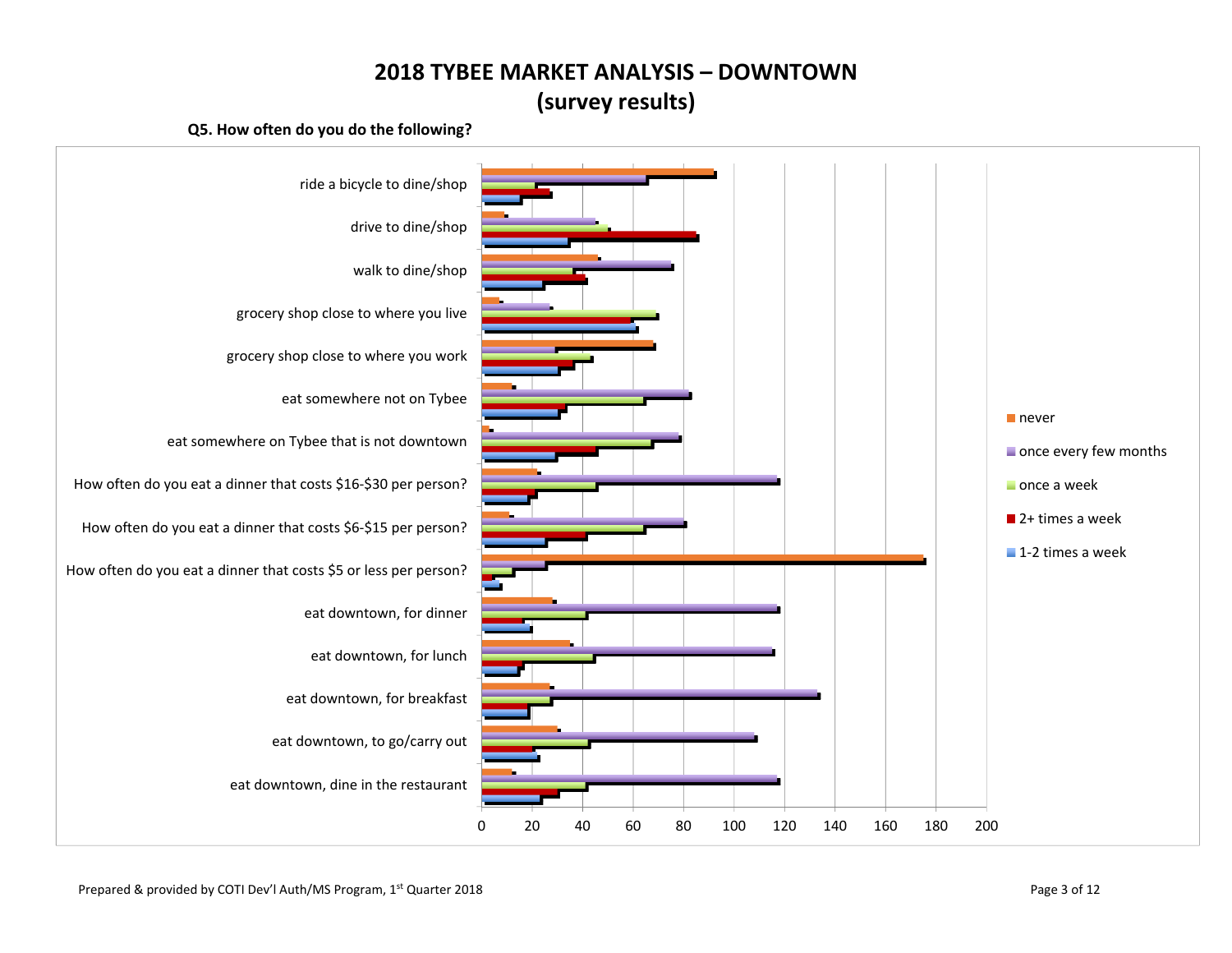### **Q6. For what reasons do you dine outside of downtown?**

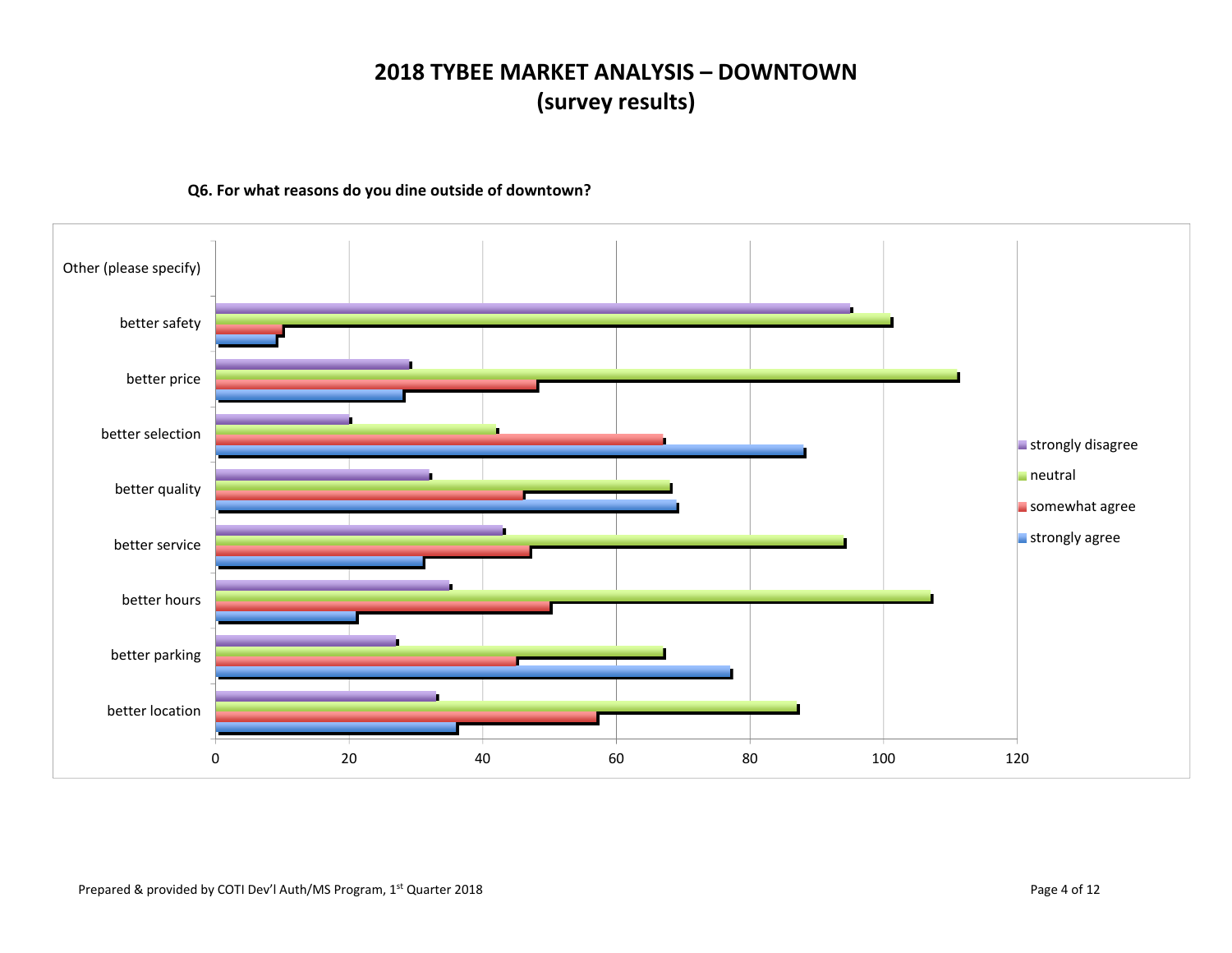### **Q7. For what reasons do you shop outside of downtown?**

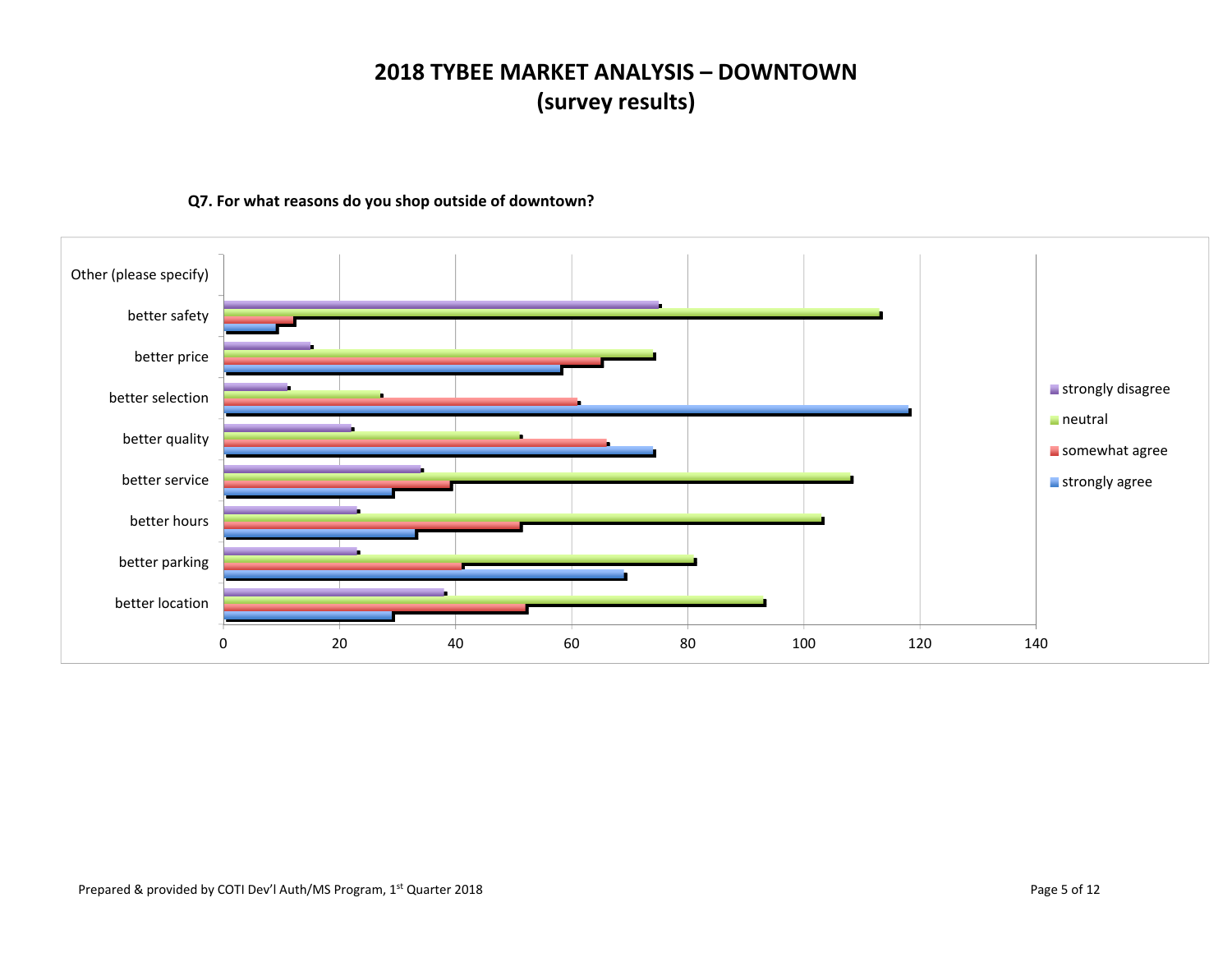### **Q8. If funding becomes available, please rank the following you would like to see happen downtown:**

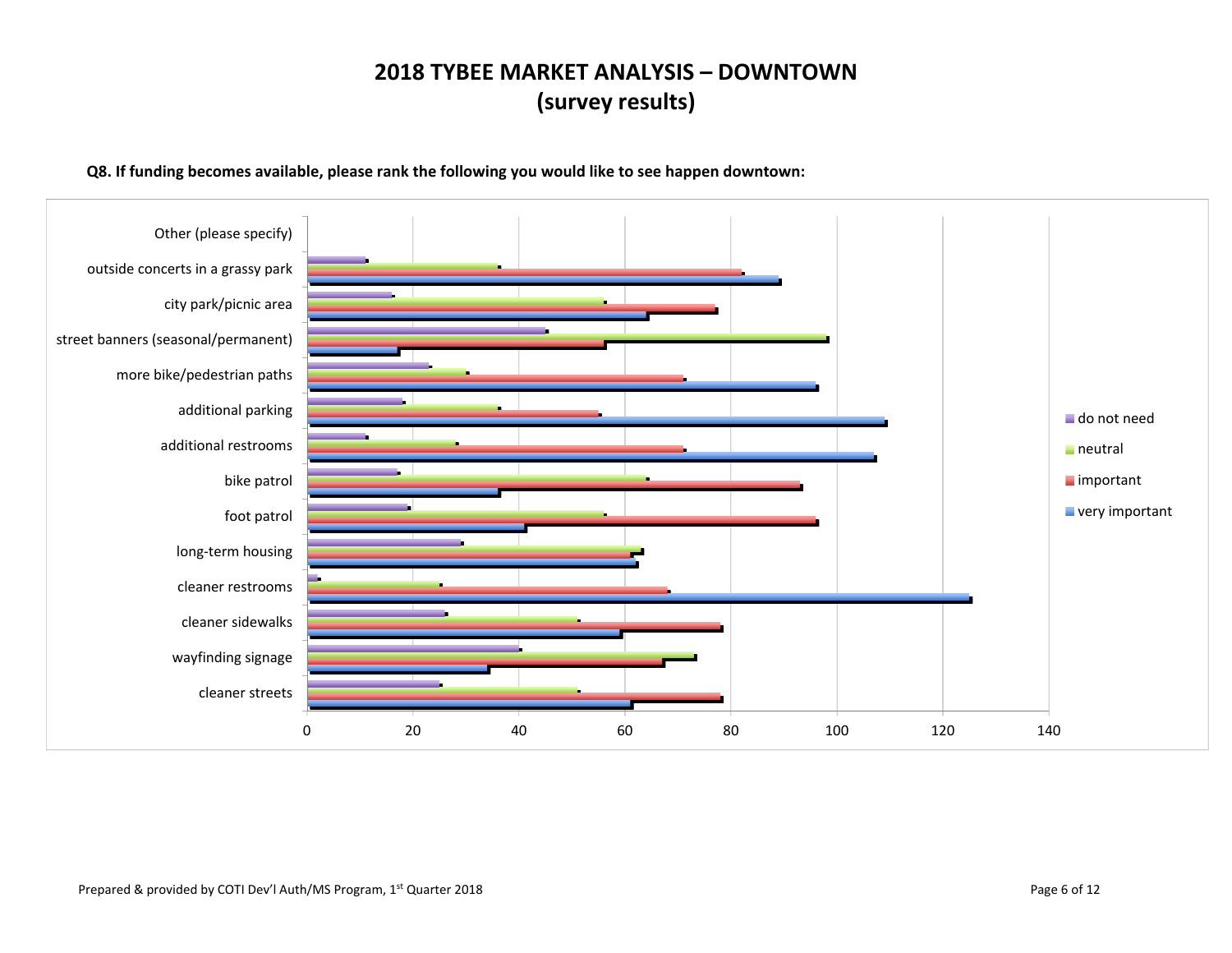### **Q9. Where do you typically park your vehicle when you drive downtown?**

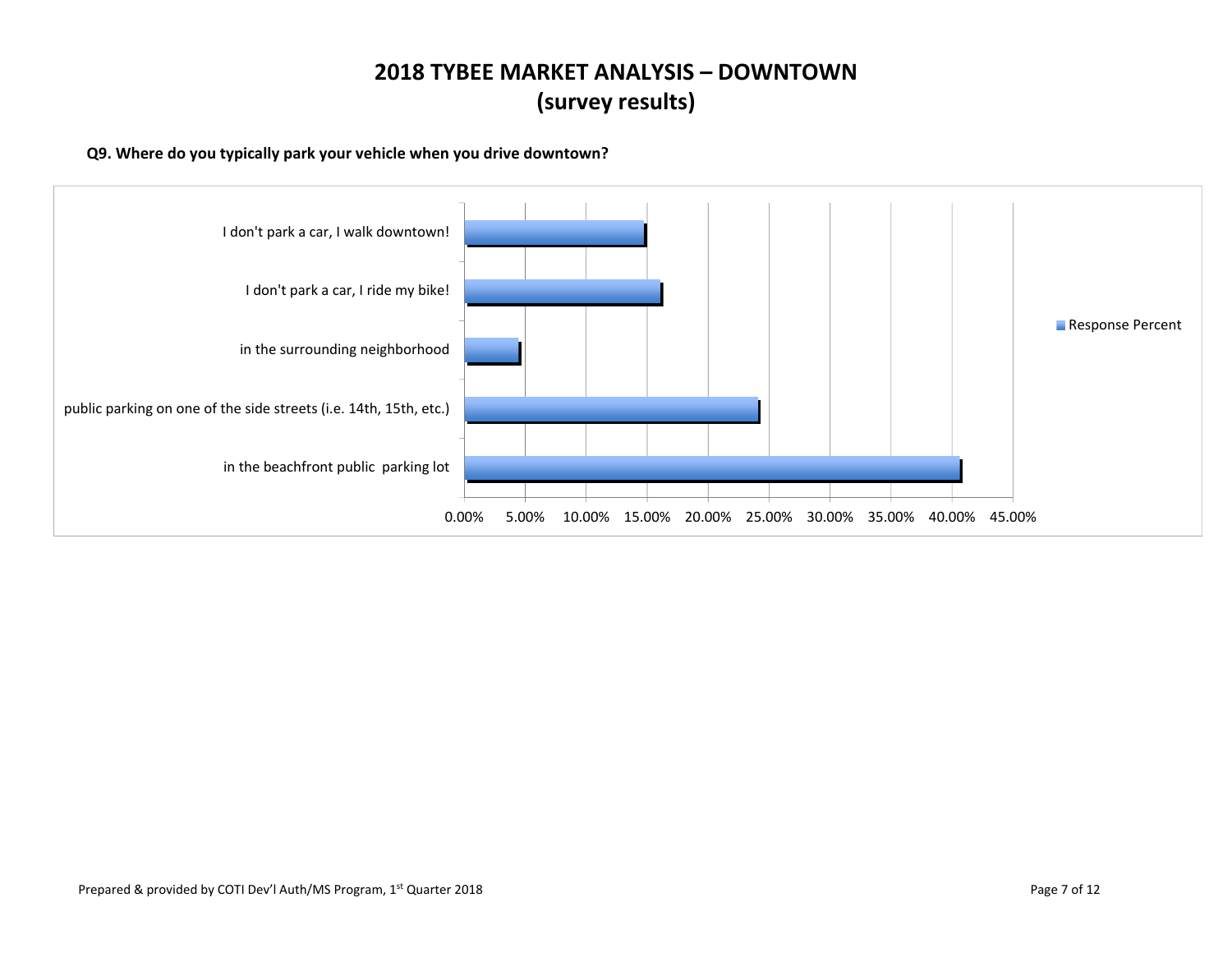

#### **Q10. How far away to you typically have to park from your downtown destination?**



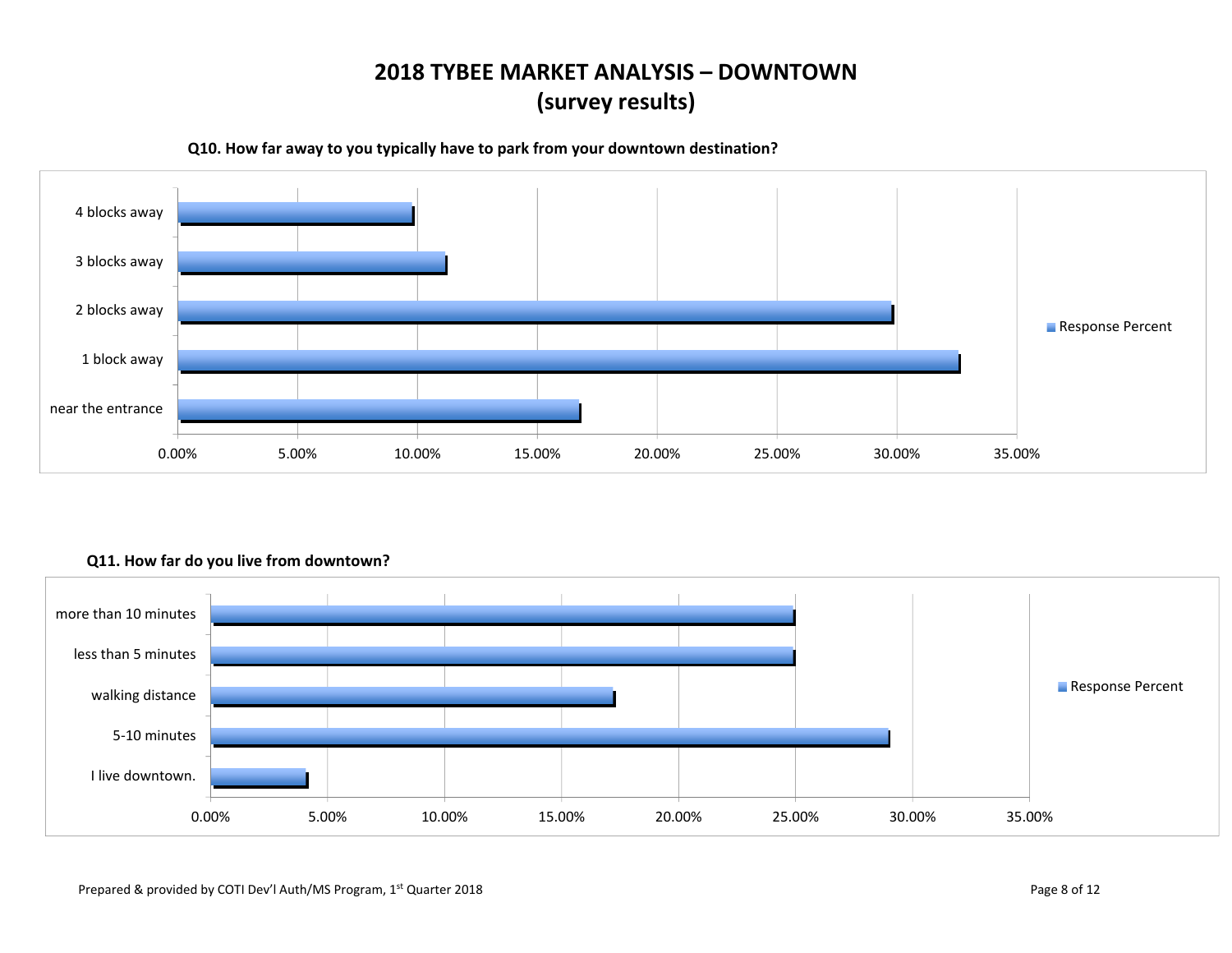

### **Q12. How far do you live from where you work?**

### **Q13. Would you use public transportation if it were available?**

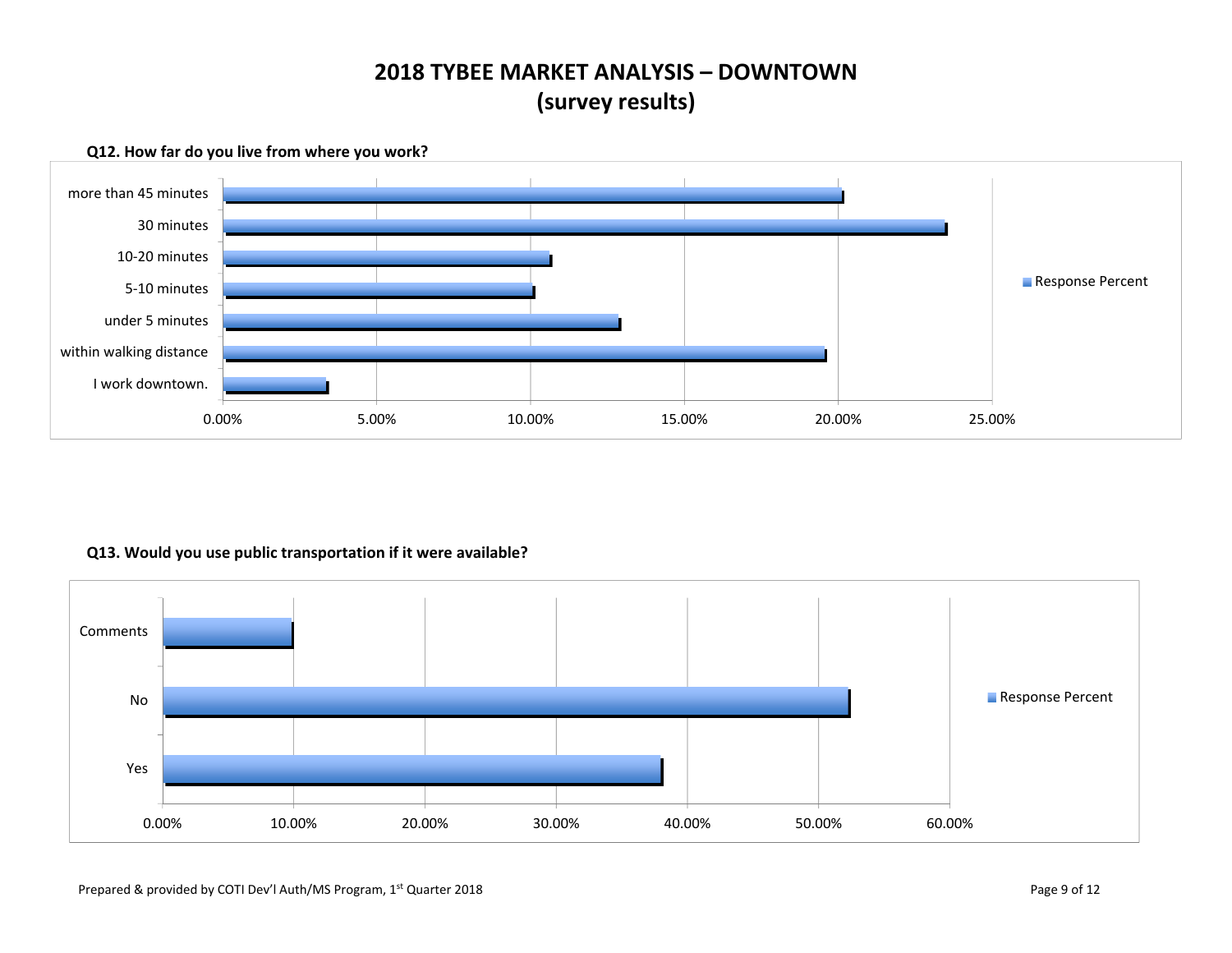#### Q14. In order to showcase the uniqueness of Tybee Island, please rank the following items by importance. Check all that apply.

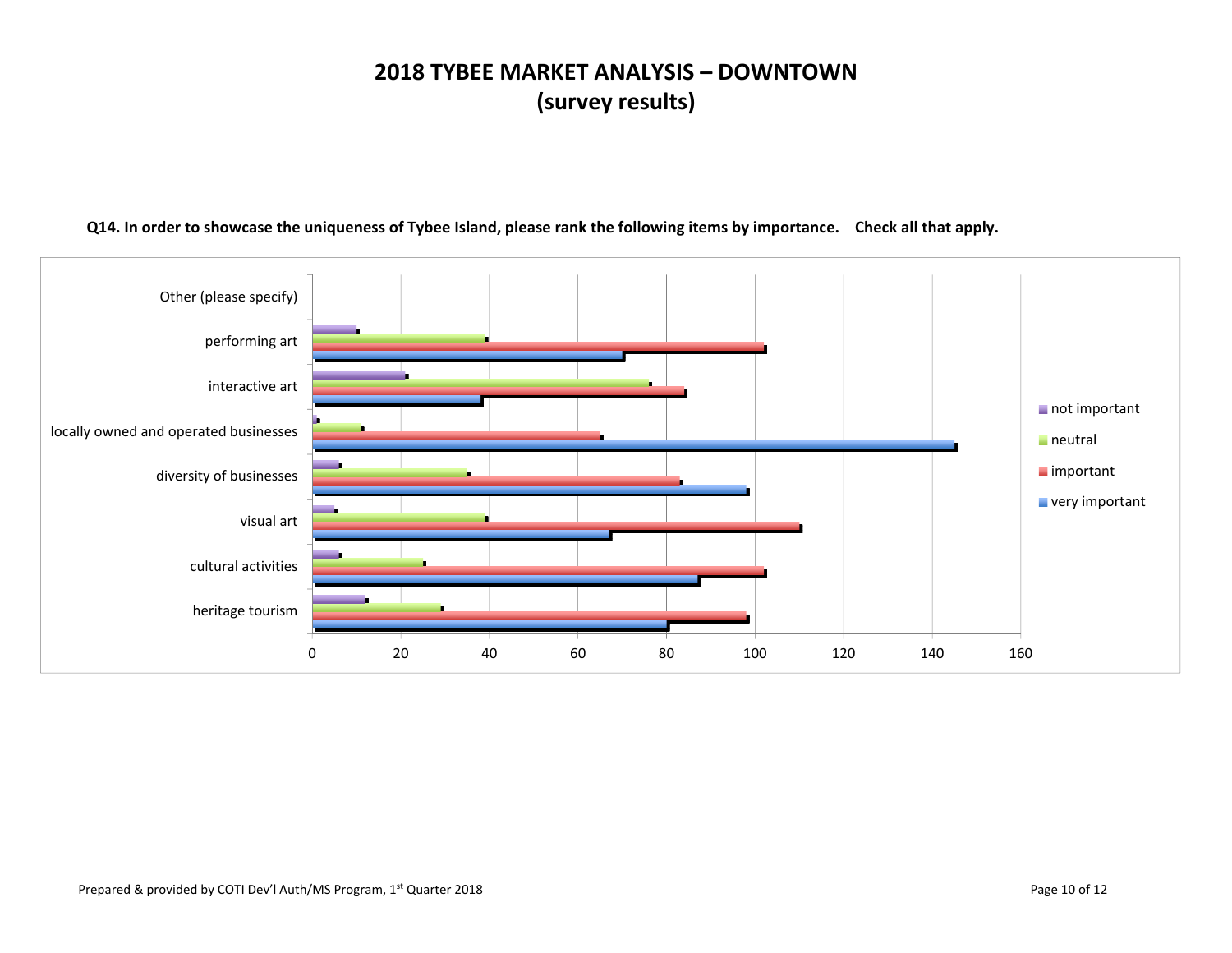

### **Q15. If music were available outdoors, what type of music would you like to listen to?**